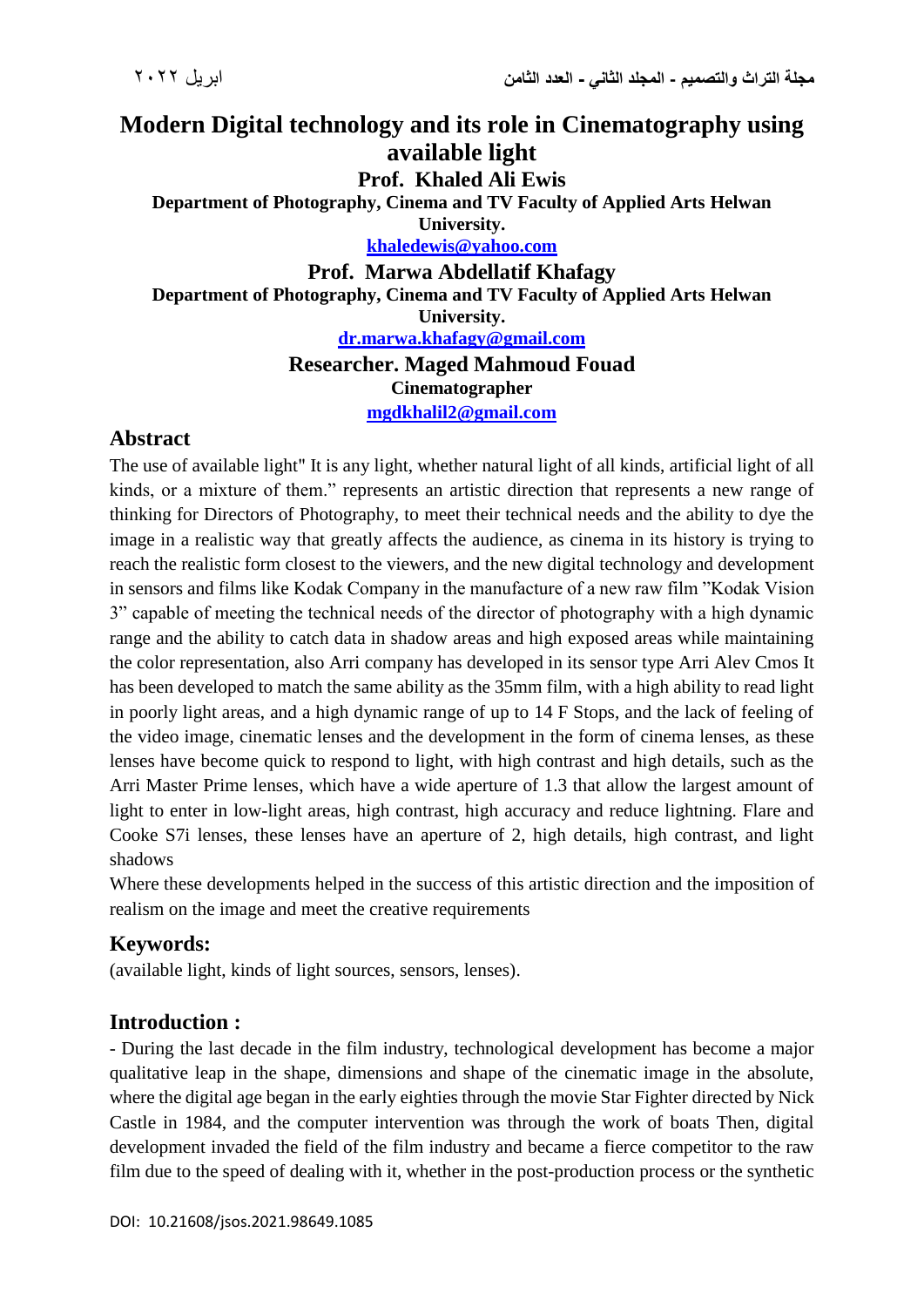processes through the computer generated image, as this tremendous development was given, whether in the sensitive medium or fast-responding lenses to light. By filming in conditions that were impossible to photograph before, this provided the director of photography with the opportunity to shoot using available light and present a realistic image on the screen that is closest to the viewer using the available light.

#### **-Research problem:**

The research problem is to answer what is the role played by modern technology in cinematography using available light.

#### **Research hypotheses:**

The special modern technology of the sensitive medium and its idiomatic name today (the sensor) has provided a greater opportunity for cinematography with available light.

The technological development of lenses and the speed of their response to light helped cinematography with available light.

Modern technological development has allowed the emergence of a cinematic trend that depends on the available light to impose a state of realism on the image.

#### **-Research Aims :**

The research aims to study modern technological means that may contribute to cinematography using available light.

#### **-Research Importance :**

Presenting a study for those interested in cinematic lighting to present a realistic image on the screen using the available light.

The scarcity of studies concerned with semiotic photography using available light.

### **Research plan and method:**

The student follows the descriptive analytical approach to study modern digital technology methods that support cinematography using available light. To achieve this, light-sensitive digital means, modern lenses, must be studied.

- 1- Available light and light sources.
- 2- The latest photosensitive media.
- 3- The latest cinematic lenses.
- 4- Reasons for the director of photography's resort to shooting with available light.
- 5- An analysis of some clips from scenes in films that benefited from modern technology.

### **-Research Results:**

1- With the development of the art of cinema, technology provided and continues to provide support for the process of cinematic creativity in terms of the development in the light-sensitive medium and the development in the form of lenses and photography in conditions that were impossible to photograph before.

2- Photography with available light is a new artistic trend that supports the sense of reality in the cinematic image and with the support of digital and modern technological development.

3- Creativity and technology are two components that complement each other in the cinematic process.